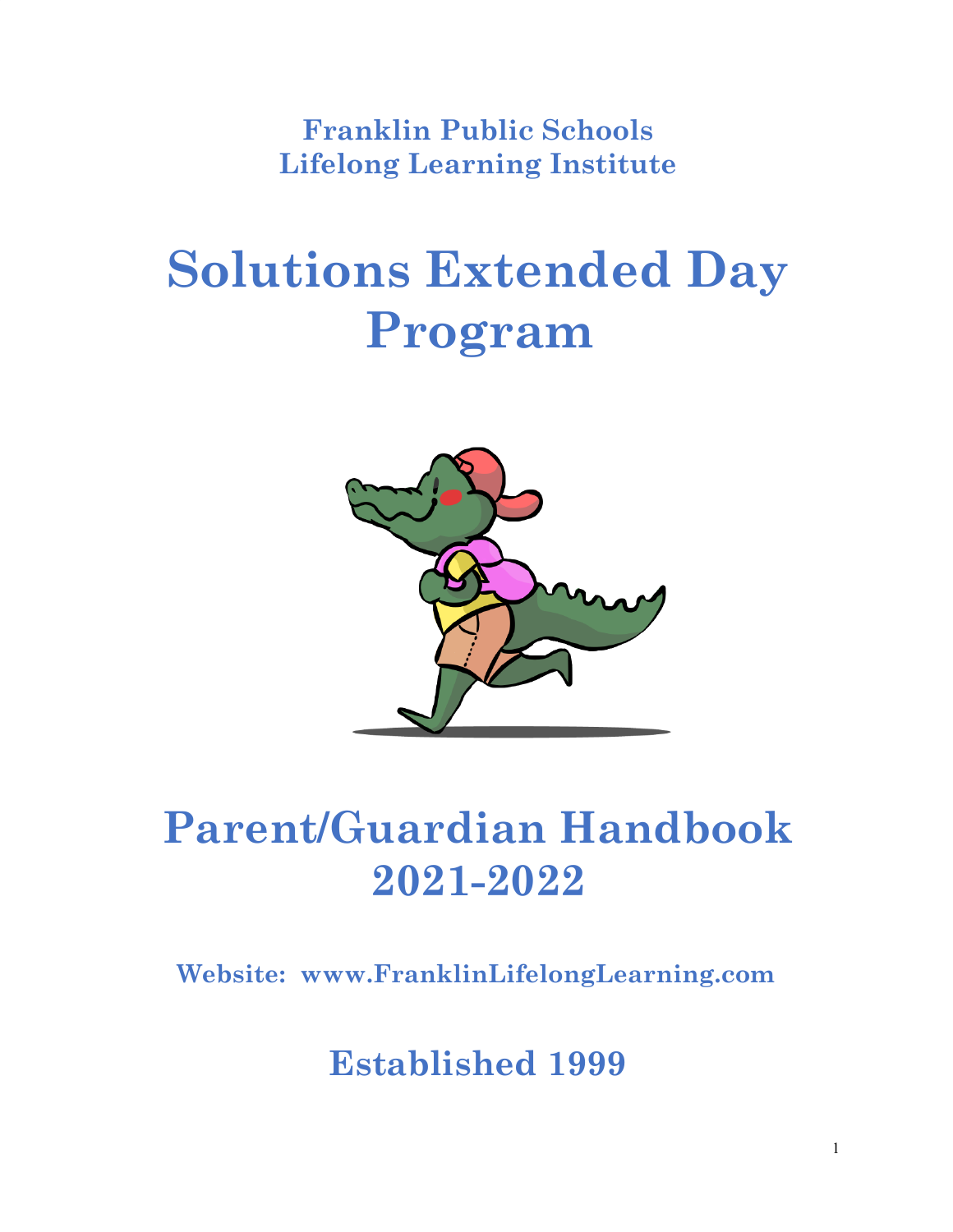#### *Solutions Parent/Guardian Handbook 2021-2022*

*A Dynamic, Enriching, and Innovative Approach to Extended School Day*

**Dear Parent/Guardian,**

*Solutions* **is committed to providing enriching, educational, and recreational opportunities for our kindergarten through fifth grade students. The program enables Franklin Public Schools to respond to the needs of our students, their families, and their schools. The** *Solutions* **program was created in an effort to continue to expand the cultural, educational, and athletic experiences of elementary school children. In addition, many parents/guardians have expressed the need for a safe and enriching program before and after school to accommodate the needs of a working family.**

*Solutions* **responds to these needs in several ways. First, the program incorporates a safe location, affordable fees, and dynamic structure designed to meet the busy schedules of working families. The before school program begins at 7:00 AM and continues until the start of the traditional school day. The after school program begins at the close of the traditional school day and continues until 6:00 PM.** *Solutions* **is offered at all five of Franklin's elementary schools. The child and parent/guardian both know that the child will be at their school for the entire day and will not have to leave school and travel to a new venue for extended day care.** *Solutions* **provides students the opportunity to participate in a number of enrichment opportunities as well as homework club (optional) and some quiet time for reading at the day's end.**

*Solutions* **is structured to answer a variety of needs within a safe and stimulating environment. As always, if you have any questions or concerns, please do not hesitate to contact our office.**

*Patricia Gay Assistant Director, Lifelong Learning Institute (508) 613-1770*

*Jennifer Maitland Associate Director, Solutions (508) 613-1772*

*Jessica Instasi Assistant Director, Solutions (508) 613-1771*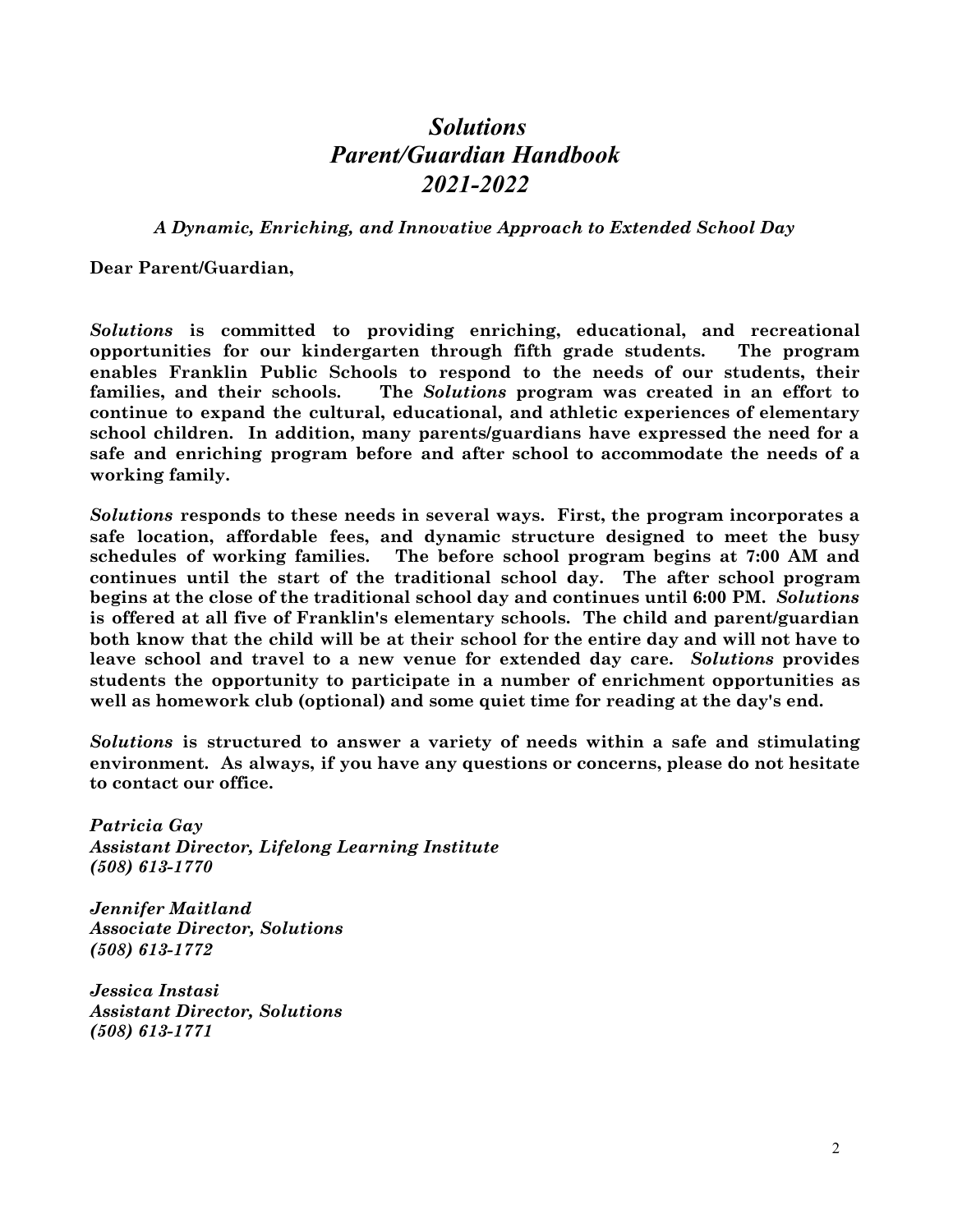### *Contents*

| Introduction                                                      | $\overline{4}$ |
|-------------------------------------------------------------------|----------------|
| Solutions Program Office Contact Information                      | $\overline{4}$ |
| Organization of Solutions within Franklin Public Schools          | $\overline{4}$ |
| Tax ID Number and Information                                     | $\overline{4}$ |
| <b>Statement of Non-Discrimination</b>                            | $\overline{4}$ |
| <b>Tuition and Fees</b>                                           | $4-5$          |
| Fee Structure                                                     | 6              |
| Late Fee, Withdrawals, Add-In Policy                              | $6-7$          |
| Communication                                                     | $7 - 8$        |
| <b>Arrival and Dismissal</b>                                      | 8              |
| <b>General Information</b>                                        | $8 - 11$       |
| Snacks/Lunch, Attire, Personal Belongings from Home, Movies,      |                |
| Fobs, Program Expectations, Written Reports, Removal from         |                |
| <i>Solutions</i> , Last Day                                       |                |
| <b>Weather/Special Circumstances</b>                              | 11             |
| School Closings, Delayed Opening                                  | 11             |
| <b>Medical Issues</b>                                             | 12             |
| Health Policy, Medication, Allergies, Special Conditions, Medical | 12-13          |
| Supplies, Injury Plan                                             |                |
| <b>Legal Responsibilities</b>                                     | 13             |
| Child Abuse/Neglect, Legal Documentation, Disclaimer, Bullying    | 13-14          |
| Prevention Plan                                                   |                |
| Registration                                                      | 14             |
| <b>Solutions Summer Adventure</b>                                 | 14             |
| Sun Block Policy                                                  | 14             |
| <b>Closing Remarks</b>                                            | 14             |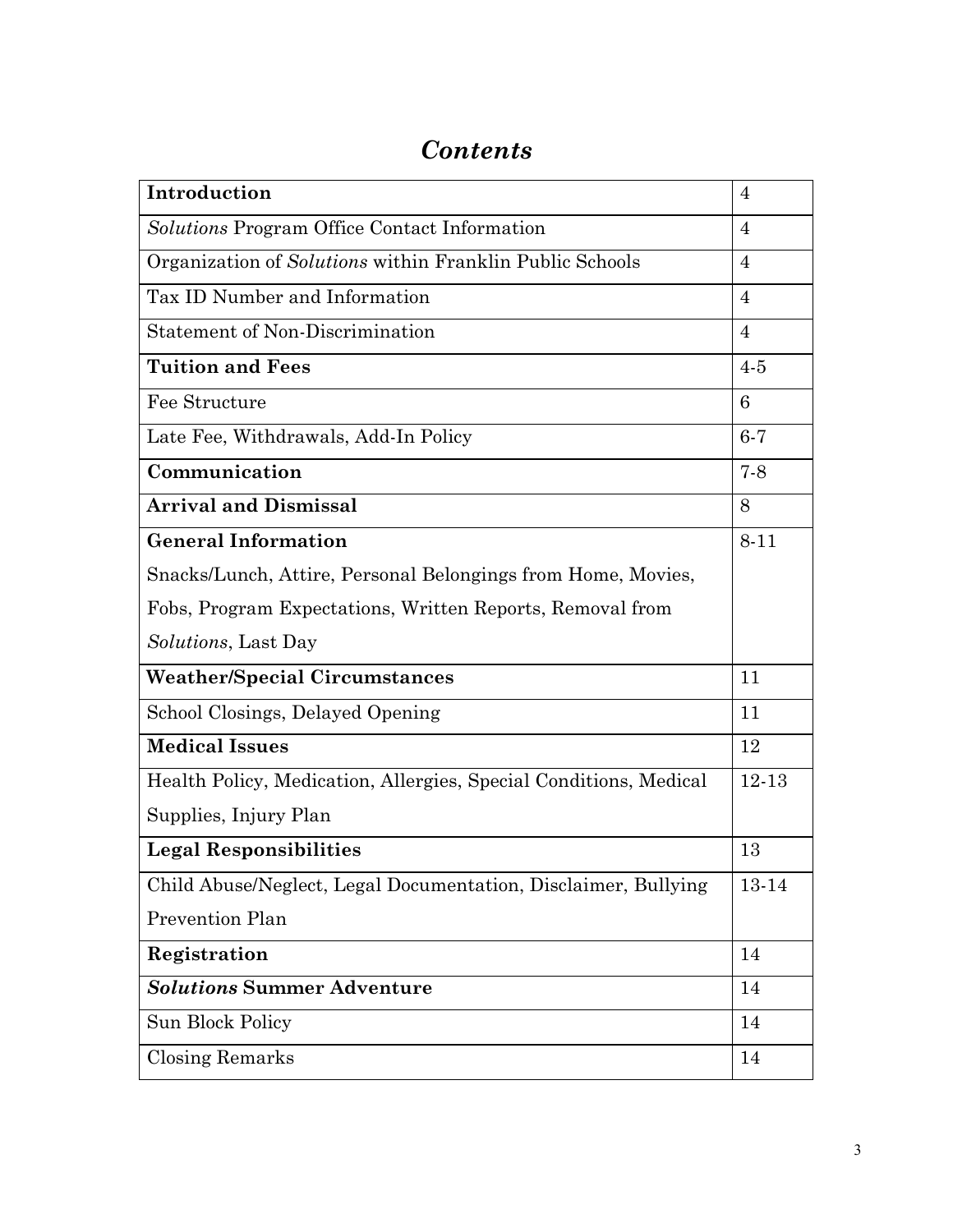#### **INTRODUCTION**

We wish to make the experience your child has in *Solutions* as safe, enriching, and dynamic as possible. We ask parents/guardians to assist us by following the rules and procedures that will help all of us achieve this overarching goal. This handbook should answer many of your questions. If you have additional questions or concerns, please call the *Solutions* Program Office or contact your school's Site Director.

The policies and procedures in this handbook are not exclusive. As part of Franklin Public Schools, the *Solutions* Program is also subject to the School Committee Policy These complete policies can be obtained from the School Committee website, or by clicking the following link: School [Committee](https://www.franklinps.net/district/school-committee-policy-manual/pages/section-e-support-services) Policy Manual. We also adhere to the district's policies and procedures involving COVID-19 protocols. Health practices may include masks, physical distancing, and hand hygiene as detailed by Franklin Public Schools policy.

> Solutions Program Office Jefferson Elementary School 628 Washington Street Franklin, MA 02038

| Assistant Director, Lifelong Learning, Patricia Gay  508-613-1770 |  |
|-------------------------------------------------------------------|--|
|                                                                   |  |
|                                                                   |  |

#### **Organization of** *Solutions* **within the Franklin Public Schools**

| • Franklin School Committee               | Anne Bergen, I  |
|-------------------------------------------|-----------------|
| • Superintendent of Schools               | Sara Ahern, Eq  |
| • Director of Lifelong Learning           | Christopher Na  |
| • Assistant Director of Lifelong Learning | Patricia Gay    |
| • Associate Director of Solutions         | Jennifer Maitla |
| $\bullet$ Assistant Director of Solutions | Jessica Instasi |

#### **Tax Information**

**Please save all tuition receipts for your personal tax purposes.** *Solutions* **does not issue end of the year tuition reports or tax statements.** Receipts are given upon request. **The** *Solutions* **tax ID number is # 04-6001152.**

#### **Statement of Non-Discrimination**

*Solutions* does not discriminate in providing services to children and their families, and/or its' employment practices, on the basis of race, religion, cultural heritage, sexual orientation, political beliefs, gender, age, or marital status.

Anne Bergen, Ed.D., Chair Sara Ahern, Ed.D. Christopher Nayler Patricia Gay ● Associate Director of *Solutions* Jennifer Maitland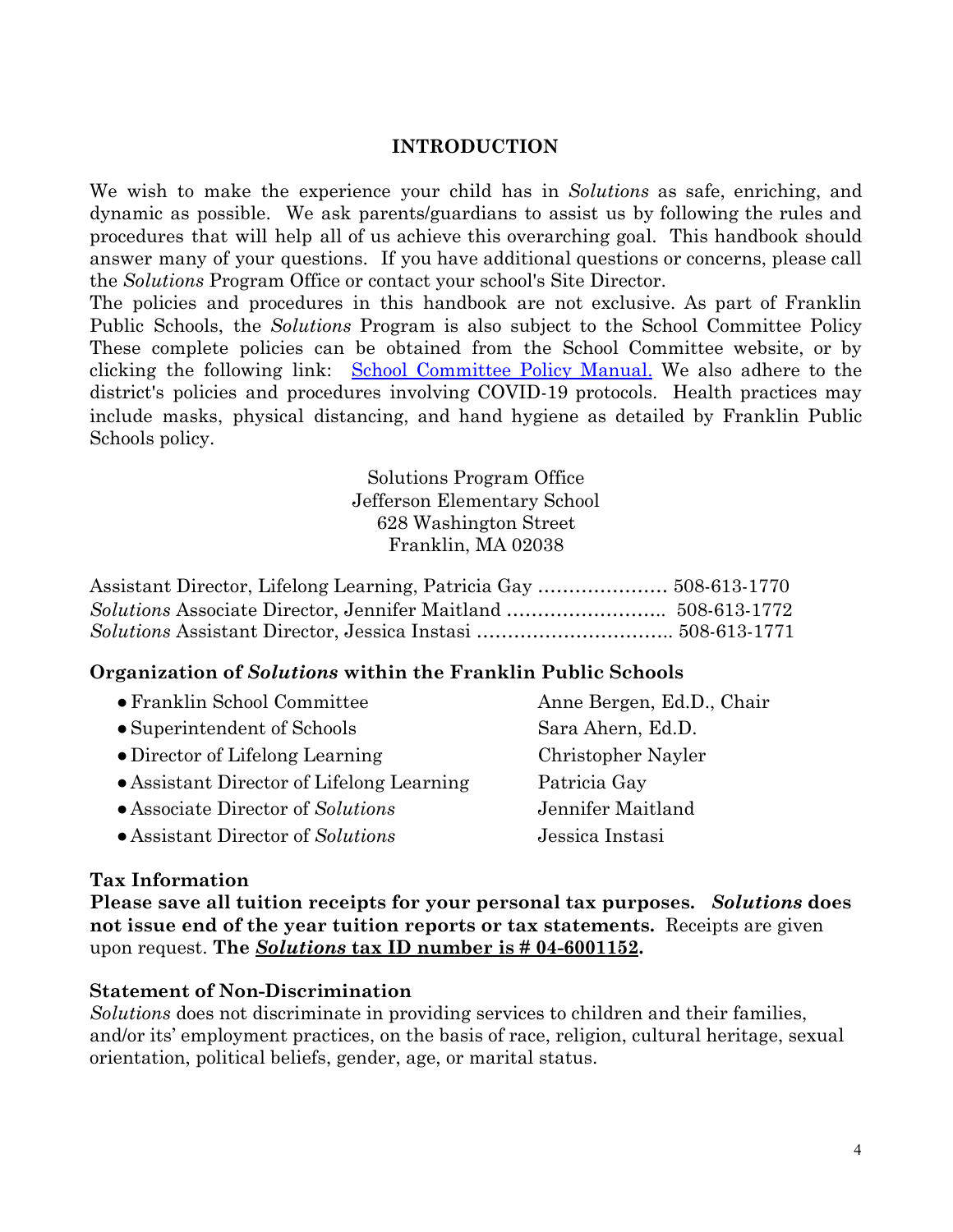#### **TUITION**

*Solutions* is a self-sustaining program; it is funded solely by the tuitions of its participants. *Solutions* hires staff members and provides snack, materials, and supplies based on the enrollment. No refunds will be made for days missed due to illness, vacation, medical appointments, snow days, school closure, *Solutions* early closure, etc. Should there be a catastrophic event in which you feel a refund or credit is warranted, please e-mail your request to *Solutions*@franklinps.net. Please note, if a refund is granted, there will be a processing fee deducted.

#### **Tuition Payments**

Tuition is paid monthly, over the ten (10) month period from August through May, and has been divided into ten equal payments, based on your child's schedule. Payments are not proportionate to the number of days attended per month. Tuition is prepaid monthly as indicated in the payment schedule listed below. Tuition is non-refundable and non-transferable.

| <b>Tuition Month</b> | Date Due                      | <b>Tuition Month</b> | Date Due          |
|----------------------|-------------------------------|----------------------|-------------------|
| Payment 1: September | August 20, 2021               | Payment 6: February  | January 20, 2022  |
| Payment 2: October   | September 20, 2021            | Payment 7: March     | February 20, 2022 |
| Payment 3: November  | October 20, $20\overline{21}$ | Payment 8: April     | March 20, 2022    |
| Payment 4: December  | November 20, 2021             | Payment 9: May       | April 20, 2022    |
| Payment 5: January   | December 20, 2021             | Payment 10: June     | May 20, 2022      |

- There will be a registration fee of \$50.00 per child due at the time of registration.
- School year registration will end on July 15, 2021.
- All schedule changes that result in a reduction of schedule will incur a \$50.00 schedule change fee.
- Reductions in schedule received **on or prior to July 15, 2021** will be effective for the start of the school year.
- Reductions in schedule received **after July 15, 2021** will be effective for October 1, 2021; pre-reduction tuition will be due for September.
- All requests for change must be submitted in writing and cannot be guaranteed. Requests for additions to schedules will be accommodated as space permits.
- **Automated payments will be required for all families. These payments can be set up using a checking account, Visa, MasterCard, or Discover debit or credit card.**
- **The payment method and information used at the time of registration will be the payment method and information used for your automatic payments.**
- **If you need to change your payment method or information, please call 508-613-1772 no later than three business days prior to the tuition due date.**
- **Any other fees incurred (late, fob, changes, declined transaction fees, etc.) must be paid separately using the payment link that will be provided to you via email.**
- **As of August 27, 2021 any unpaid balance (tuition of fees) will result in registration cancelation.**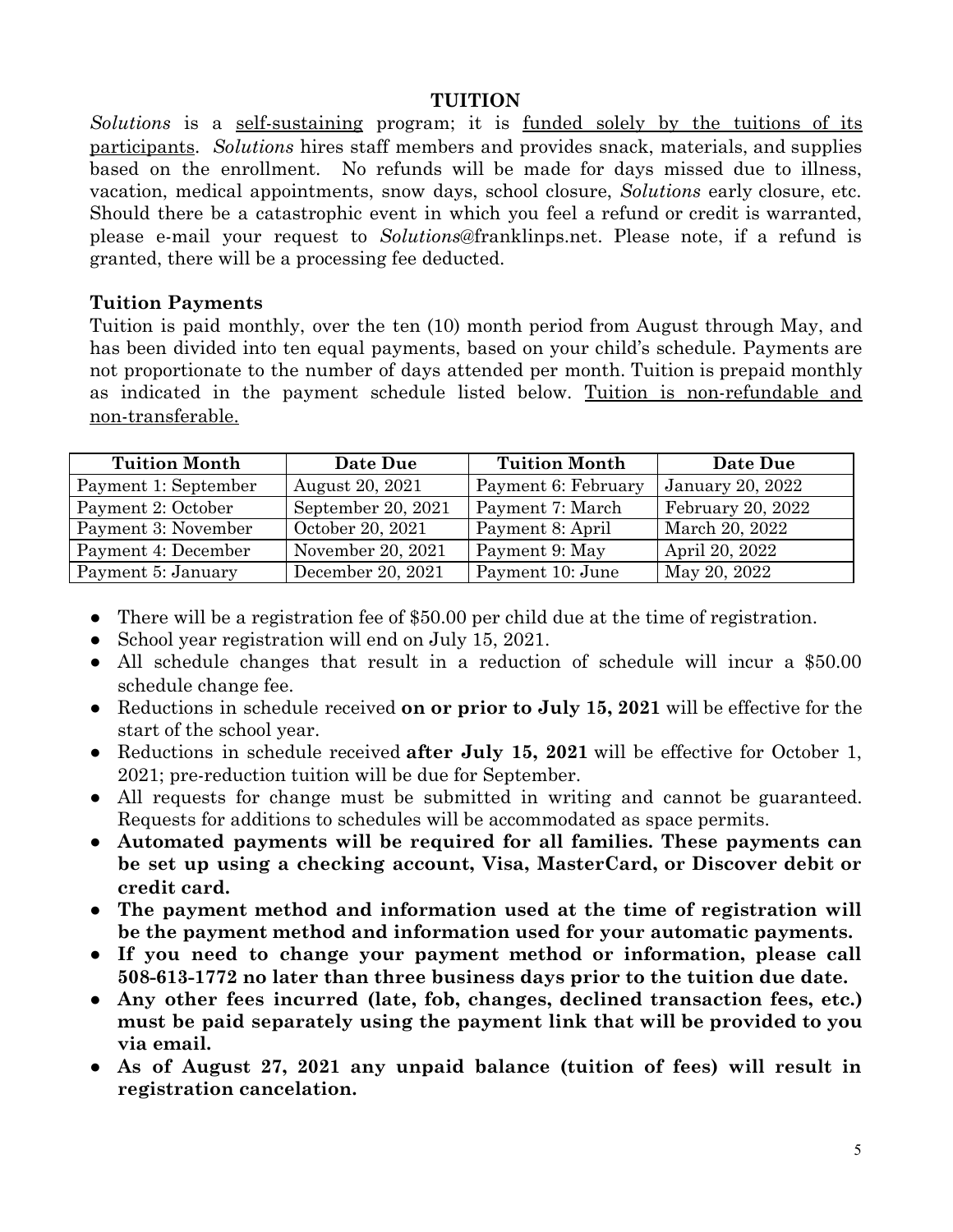- Throughout the school year, if tuition or fees are not received by the first of the month, your child may not attend the program until tuition or fees are paid in full.
- You will not receive a monthly bill.
- Receipts are given upon request.
- Payments will appear in your account as "FPS Lifelong Learning".
- You may be subject to a fee of up to \$10.00 for declined transactions.

|                                                           | Fee Structure*                                                                             |
|-----------------------------------------------------------|--------------------------------------------------------------------------------------------|
|                                                           | 2021/2022                                                                                  |
| <b>Registration Fee for Students:</b>                     | $$50.00$ per child                                                                         |
| <b>Before School Program:</b>                             | \$11.70 per child, per morning                                                             |
| After School Program:                                     | \$25.35 per child, per afternoon                                                           |
| <b>Early Release Program:</b>                             | \$48.75 per child, per afternoon                                                           |
| <b>Sibling Discount:</b>                                  | 10% discount for each sibling for Solutions Extended<br>Day Program on regular school days |
| <b>Schedule Change Fee:</b>                               | \$50.00 per schedule change                                                                |
| Fee for declined or incorrect credit<br>card information: | \$10.00                                                                                    |

\*All Payments are non-refundable and non-transferable

#### **Registration Fees**

As noted above, there is a \$50.00 non-refundable registration fee per student. It is the responsibility of the parent/guardian to annually re-register each child.

#### **Late Fees for Daily Pick-Up**

The *Solutions* program closes promptly at 6:00 PM. Please note, we have a very firm late fee and policy. Please arrive no later than 5:55 PM to pick-up your child from the Solutions Program to allow ample time to sign your child out and speak with the staff if necessary. Parents/guardians are to pick-up their child before 6:00 PM, so that participants are leaving the program prior to closure. Failure to do so will result in a late pick-up fee. The late fee must be paid within five business days. Your child will not be eligible to attend the program if any fees are not paid by the  $1<sup>st</sup>$  of the upcoming month. Late fees also apply to *Solutions* early closure days.

A *Solutions* staff member will call you at 5:45 if your child is still with the program to ensure that a pick up person is on the way. If needed, we can call your local emergency contact.

|                                    | -------------------------------- |
|------------------------------------|----------------------------------|
| <b>First Offense: After 6:00PM</b> | \$5 for each minute per pick-up  |
| <b>Second and Third/Final</b>      | \$10 for each minute per pick-up |
| Offense: After 6:00PM              |                                  |

|--|

We would rather have you pick-up your child on time than take your money! Please pay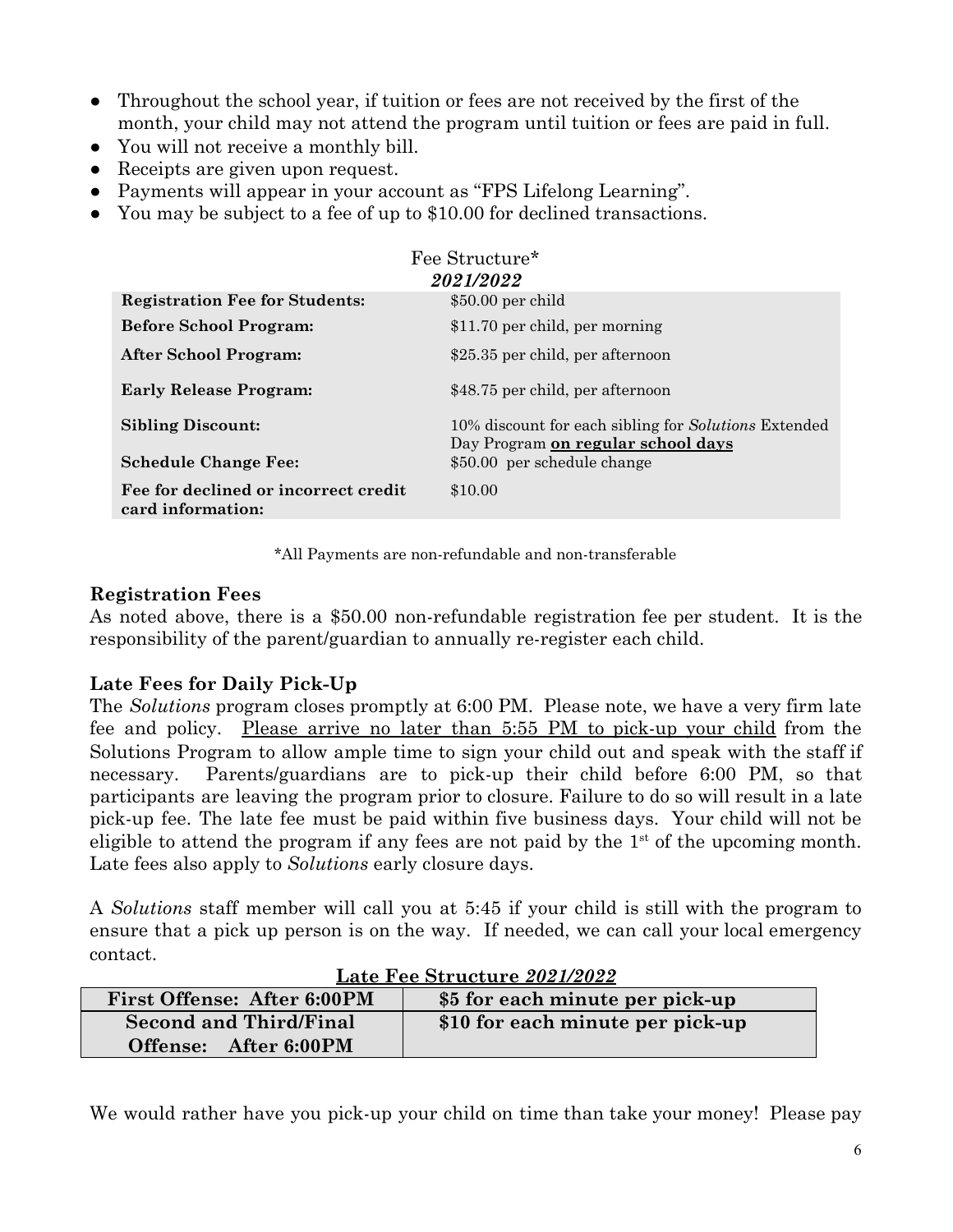particular attention to weather conditions so that you can leave work in plenty of time to pick-up your child/children before 6:00 PM. A warning will be issued at the second late pick-up. **Following the warning, the next violation of the pick-up policy will be cause for removal from the** *Solutions* **Program.**

| <b>First Offense</b> | Late fee is charged.                                   |
|----------------------|--------------------------------------------------------|
| Second               | Late fee is charged, and warning is issued.            |
| <b>Offense</b>       |                                                        |
| <b>Third Offense</b> | Late fee is charged, and student is separated from the |
|                      | program.                                               |

Please note: Separation from the *Solutions* **Summer Adventure** will take effect after the second late pick-up violation. All fees must be paid on the following business day with either echeck or credit card. Reminder: Tuition and fees paid are non-refundable and non-transferable.

#### **Withdrawals**

Parents/guardians who must withdraw a child from *Solutions* must give **one month's notice, in writing,** to the *Solutions* Program Office at [Solutions@franklinps.net](mailto:Solutions@franklinps.net) . Parents/guardians who fail to give notice will still be liable for that month's tuition. Notification also includes changes, deletions, and additions to your child's schedule. If you wish to reduce the number of days that your child attends *Solutions* you must give **one month's notice, in writing.** This allows the *Solutions* Program Directors ample time to make staffing changes and to make space available to children on the waiting list**.**

#### **Add-In Policy**

Add-ins are allowed provided there is availability on the requested day. Add-in requests will be granted from one week to forty-eight hours before the day. For example, if a parent/guardian calls on January  $10<sup>th</sup>$  asking for February  $10<sup>th</sup>$  they will be asked to call back one week prior to the date. This policy will allow for changes in attendance and staffing that may occur over time. The tuition payment information for an additional morning or afternoon is in the chart on page 6. **Due to the high demand for half-day programs, there is no adding-in on these days.**

#### **COMMUNICATION**

#### **Absent From School**

Please call your child's school, **as well as the** *Solutions* **Program** when your child will be absent.

#### **Absent From** *Solutions*

If your child attends school, but will not be attending *Solutions* on their regularly scheduled day, you need to notify *Solutions* in writing ahead of time. Parents/Guardians must write two notes reflecting these changes; <u>one note must be addressed to your child's</u> homeroom teacher, the second note must be addressed to *Solutions*. No child will be allowed to re-enter the program once they have been dismissed from school or *Solutions*.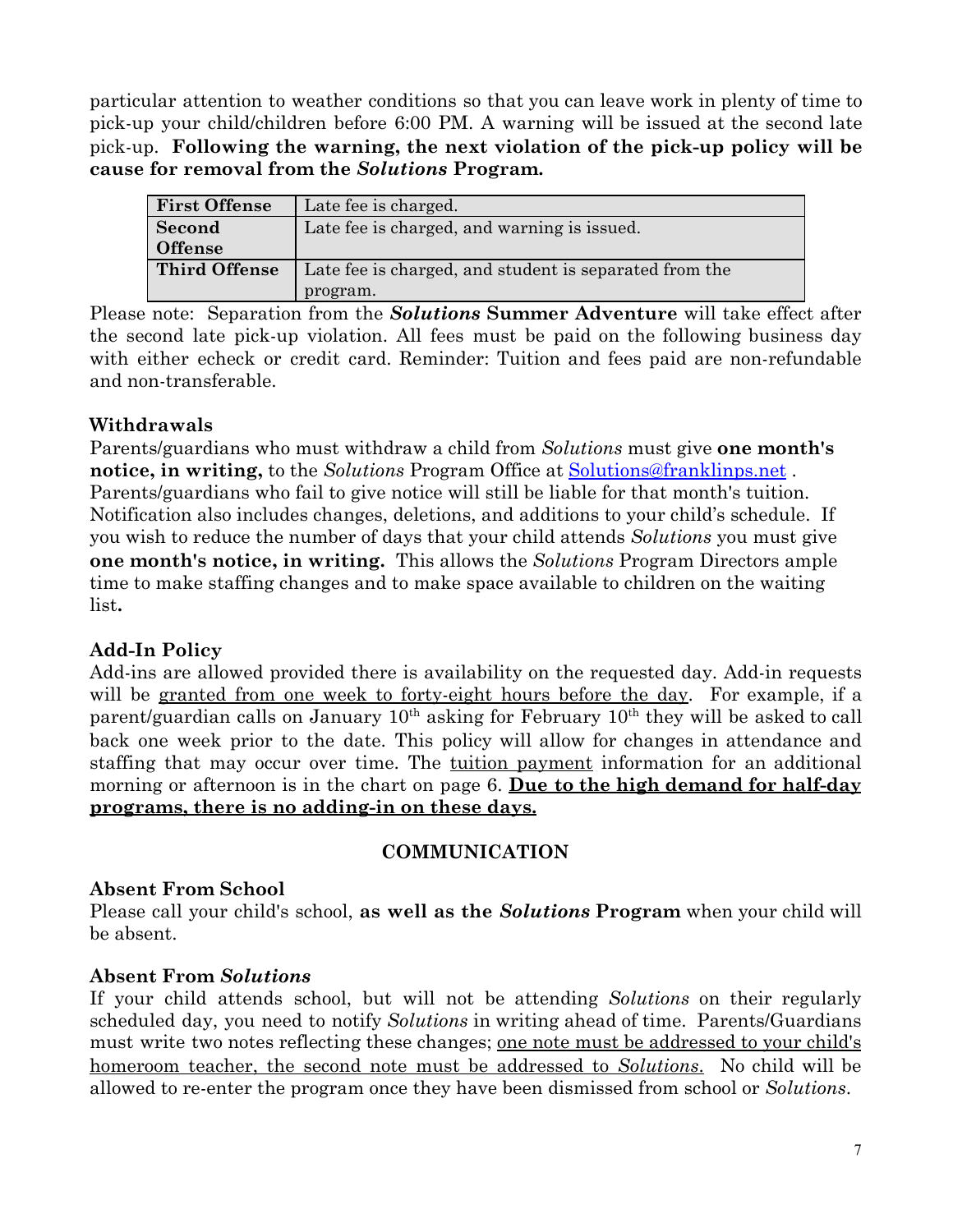#### **General Concerns**

Communication between *Solutions* staff and parents/guardians is very important. If your child is having a problem at *Solutions*, please let us know as soon as possible. Conversely, if we notice your child is having difficulties at *Solutions,* we will bring this to your attention. Working together, we can continue to give your child the best possible care and understanding. If you have a concern or complaint regarding the program, please call the Program Office or submit your concern in writing to *Solutions*@franklinps.net.

If parents/guardians would like to sit down with the staff to discuss any problems, we will be glad to accommodate them. There is time when you drop off your child in the morning or pick-up your child in the afternoon to chat briefly with the staff. However, an appropriate time for in-depth conversation needs to be scheduled with the Program Office.

All information concerning a child in the *Solutions* Program is of a confidential nature and will be treated as such. However, the Program Directors and/ or Site Director may confer with other school department employees, including teachers, principals, etc. to discuss matters concerning children enrolled in *Solutions*.

#### Arrival

#### **ARRIVAL AND DISMISSAL**

- Children must be escorted into the program area upon arrival to the school. The parent/guardian must come into the *Solutions* area and sign-in his/her child. Children should not be left unattended.
- Transportation to and from *Solutions* is the responsibility of the parent/ guardian.

Dismissal

- The So*lutions* program is scheduled to close promptly at 6:00 PM each day. **Parents/guardians are to pick-up their child before 6:00 PM so that participants are leaving the program prior to closure.** (See the fee section on page 6 for penalty fees associated with late pick-up.)
- End of the Day Pick-Up Procedure: The *Solutions* staff will begin calling at 5:45PM to ensure that a parent/guardian is on route to the school. If a late pick-up is anticipated, your local contact will be called for pick-up.
- Parents/guardians, or authorized persons, enter the *Solutions* area, sign-out their child, and escort them out of the building at the end of the day. This safety measure also provides an opportunity for parents/guardians to receive program information and observe the program.
- Pick-up should be done in a timely manner. Once you have picked up your child from *Solutions*, you need to leave the school building. Do not go to classrooms, etc.
- Parents/Guardians should be accessing the *Solutions* area only. Parents/Guardians and/or students are not to be in other areas of the school at the end of the day. Any missing school work or personal items need to be addressed with the school office the following day.
- Once your child has been signed out they are unable to return at a later time to rejoin the program.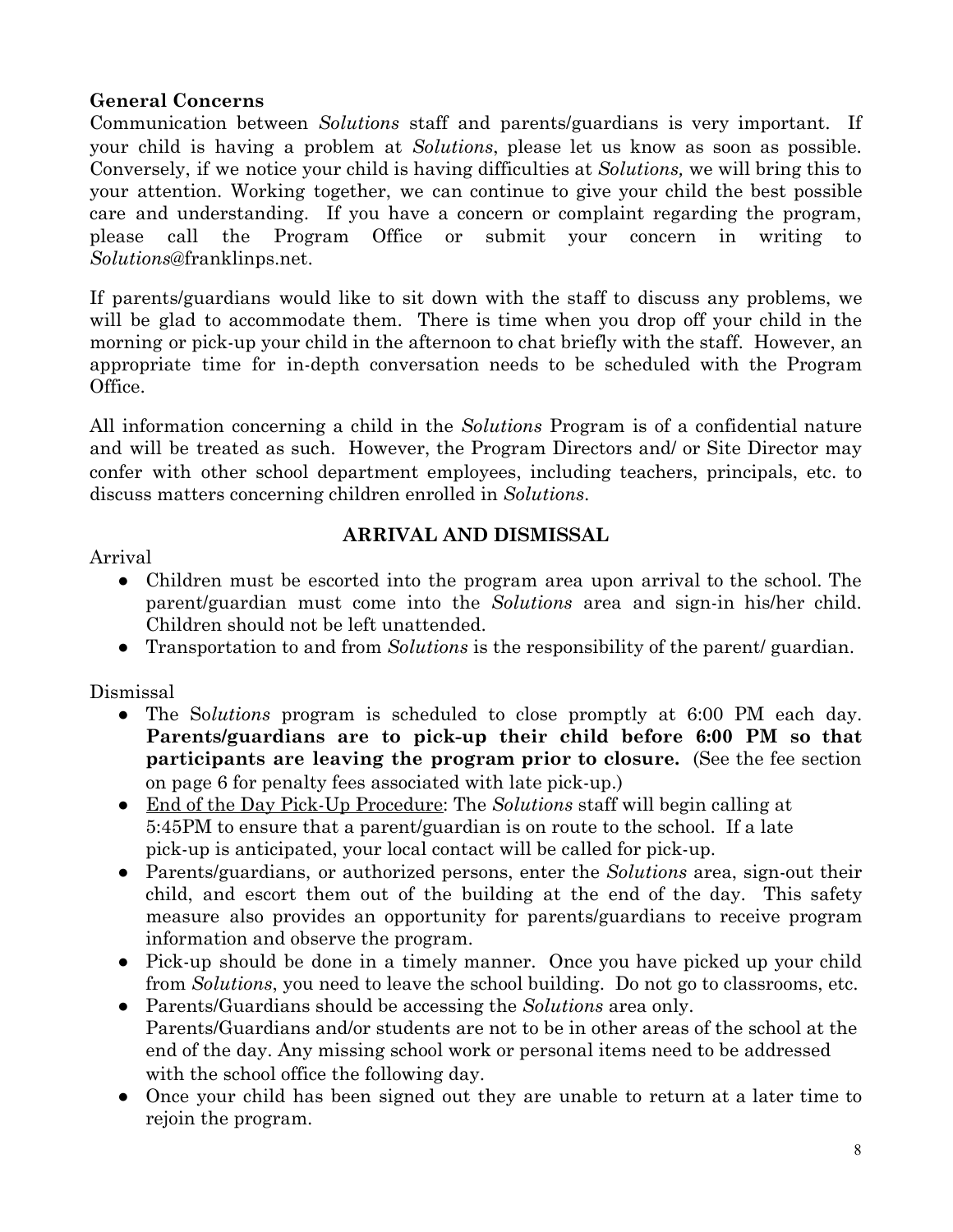- Children will only be dismissed to parents/guardians or authorized individuals whose names are listed on the emergency contact form. Authorized pick-up persons must be 18 years or older.
- All authorized pick-up people should be prepared to produce photo identification.

#### **GENERAL PROGRAM INFORMATION**

#### **Snacks/Lunch**

*Solutions* provides an afternoon snack on all school days. Snacks are chosen from the A-list of nutritionally acceptable products based on the standards set by Action for Healthy Kids, MA. The snack consists of something along the lines of pretzels, graham crackers, and popcorn, etc. If your child needs multiple snacks, please feel free to pack an extra snack for their enjoyment.

On Early Release days and Summer Programs, it is the responsibility of the parent/guardian to supply lunch for his/her child. Please send a ready-to-eat lunch to school with your child. We do not have access to a kitchen to heat or prepare food. Food delivery services are not allowed. *Solutions* provides the morning and afternoon snack.

If your child comes to the program without a lunch you will be called to either bring a lunch or come pick up your child. If we cannot reach you, an Emergency Contact Person will be called.

#### **Proper Attire**

Weather permitting, the children spend some time every afternoon outdoors playing games or playing on the recreational equipment. Children should dress appropriately for play on slides, poles, and other athletic equipment. Hats may be worn to school but will be removed upon entering the building. Please have your child bring a change of clothes. Please label all your child's belongings with their full name. We are not responsible for damaged or lost clothing.

#### **Personal Belongings from Home**

*Solutions* provides equipment for children to play with during indoor and outdoor times. Because of this, and to ensure that items are not damaged or lost, novelty items, toys, and electronic devices should not be brought from home. Toy weapons of any kind are not permitted in school.

#### **Movie Policy**

Recreational movies can be shown once per month. Approved educational movies are added into the curriculum as needed. Only movies rated G or PG may be shown. The *Solutions* Program Office approves all movies. Movies are posted one week prior to viewing. If you have any concerns about the movie that is being shown, please voice your concern to a staff member and another movie will be posted.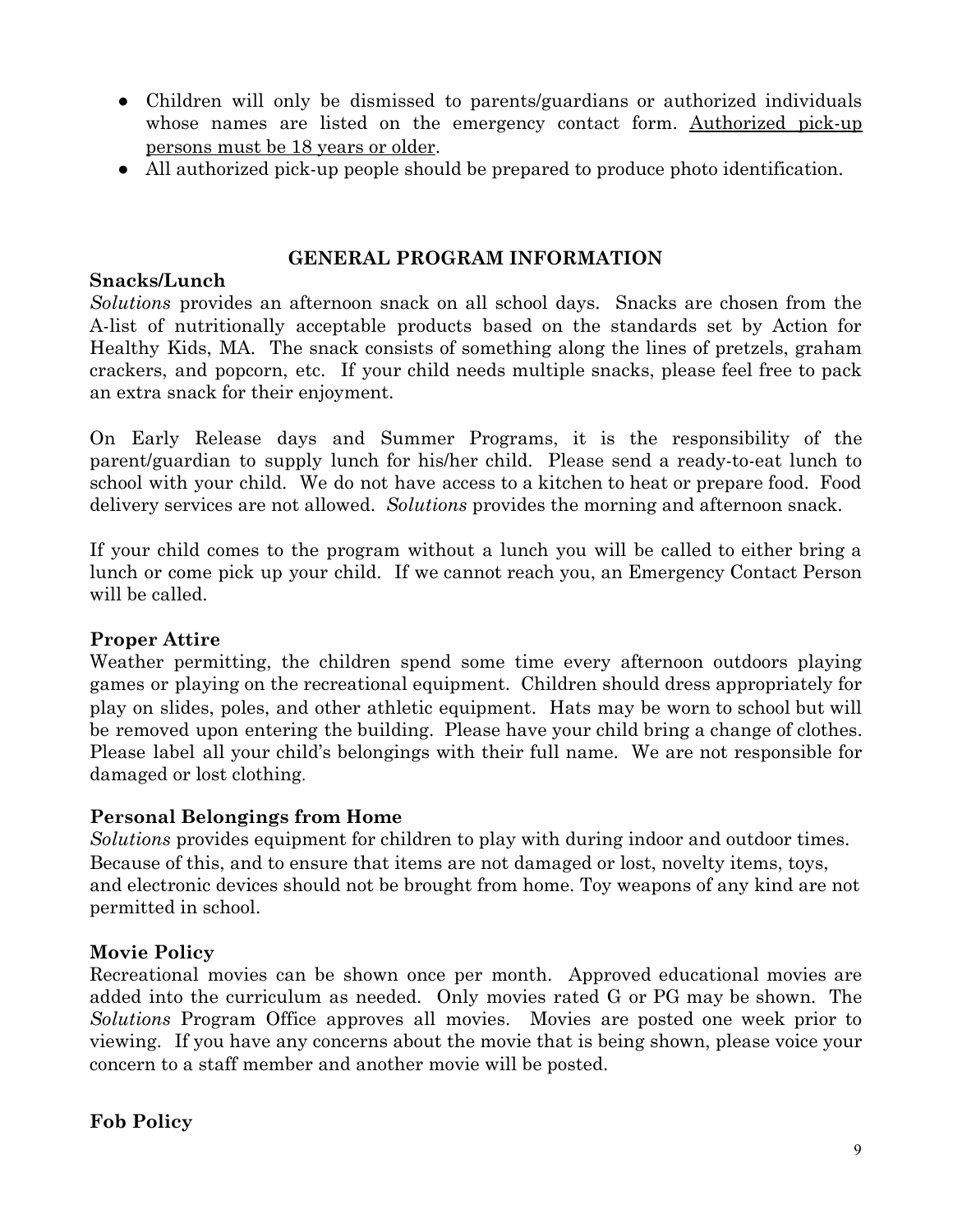Franklin Public Schools uses a keyless entry system at all elementary schools. This key fob system is wonderful in ensuring the safety and well-being of the students. Fobs are programmed for individual persons, with a limit of two (2) per family. Please be sure that the people picking-up your child have fobs. If you need an additional fob, please call the *Solutions* Program Office. There will be a fee of \$**10.00** for each new fob that is issued. If a different person is picking-up your child who is not issued a fob, it is your responsibility to let them have access to your fob for the pick-up or drop-off of your child/ren, or they may call the phone number posted at the program entrance. The fobs are programmed to work from 7:00 AM-8:15 AM and from 3:00 PM to 6:00 PM. Should you lose your fob, you must notify the *Solutions* Program Office immediately. Your lost fob will then be deactivated and a new fob will be issued to you. Fobs must be returned to the *Solutions* Program Office at the end of the year, or when you withdraw from the program. Parents /Guardians will be charged **\$25.00** for each fob that is not returned or lost. This fee must be paid prior to receiving a new fob. All fob fees paid are non-refundable and non-transferable.

**When entering or exiting any school, please do not allow other individuals to access the building. Also be sure the door closes securely behind you.**

**Fobs issued by** *Solutions* **are to be used only for** *Solutions* **drop off and pick-up. Please know that it is a safety concern when parents/guardians access the building without our prior knowledge. Any forgotten items need to be addressed the following school day through the school office.**

#### *Solutions* **Program Expectations**

*Solutions* program expectations are posted at each of the *Solutions* sites. These program expectations establish guidelines which support the safety and well-being of its participants. *Solutions* participants must also adhere to the policies and procedures as detailed in the district's Student and Family Handbooks.

#### **Written Reports**

**Injury/Incident Reports:** Injury/Incident reports are filled out when a child is injured or when a behavioral or atypical event occurs at *Solutions*. If the injury/incident is severe or the child is difficult to console, then a parent will be contacted prior to pick-up.

**Behavior Report Form**: Behavior Report Forms are written when a child exhibits a behavior of concern while at *Solutions.* Once the report is written, a parent will be notified. Depending on the severity of the behavior, immediate pick-up may be required. Repeat incidents could result in suspension or separation from the *Solutions* Program. A Think Sheet may also accompany a Behavior Report Form.

#### **Removal from the** *Solutions* **Program**

Students whose behavior creates a safety risk to the program will be asked to leave the *Solutions* program.

A child may be asked to withdraw from the program under the following circumstances:

1. The Assistant Director of Lifelong Learning concludes *Solutions* is not right for the needs of the child or requires more than the set staff to student ratio.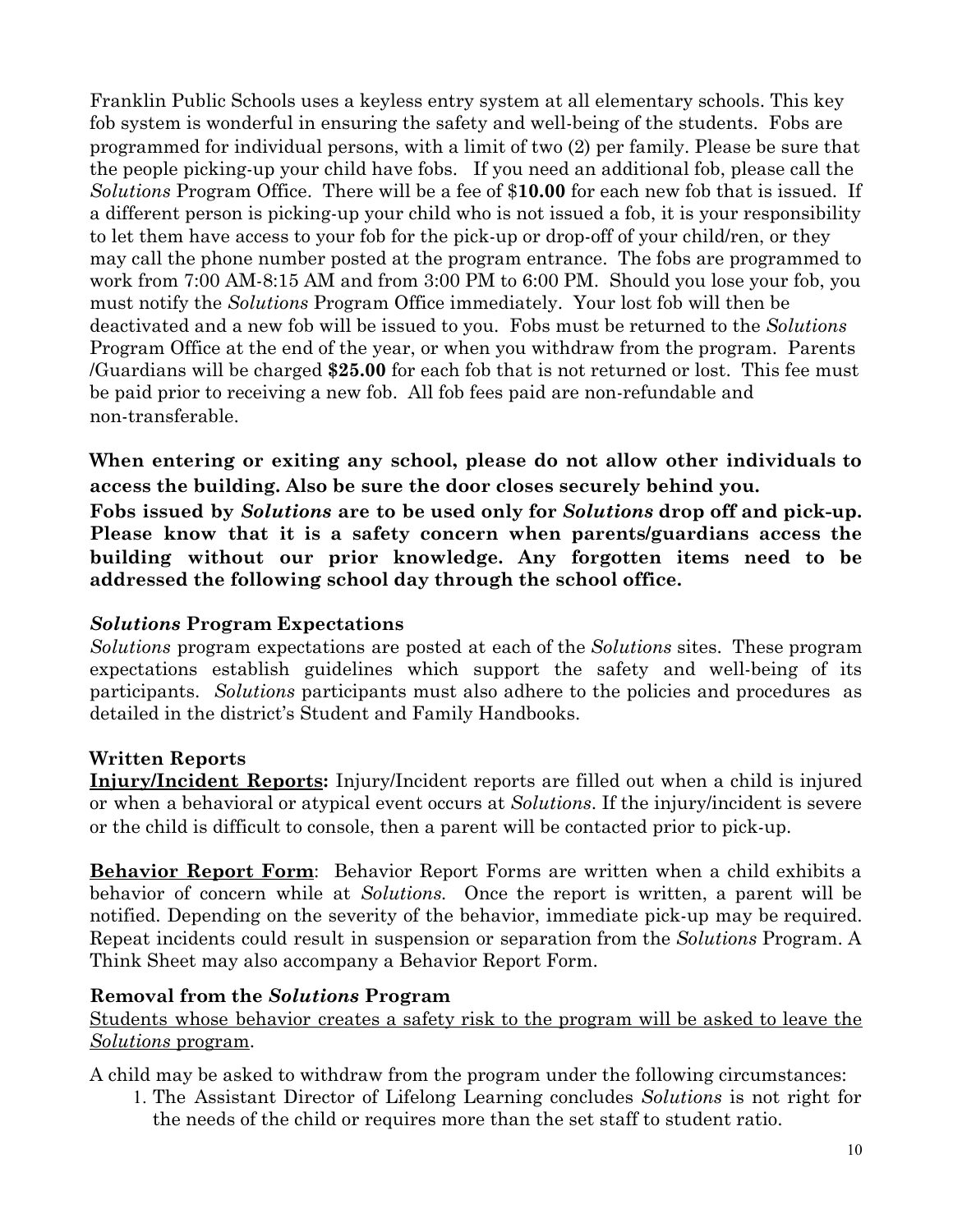- 2. The child poses a danger to him or herself, other children, and/or the staff.
- 3. A child consistently fails to follow the guidelines of respect and safety within the program (language and/or physical behavior).
- 4. A parent/guardian is chronically late in picking-up a child and has made no attempt to correct the problem.
- 5. Tuition and fees are not paid in full.
- 6. Parent/guardian exhibits behavior that is inappropriate while on school grounds.

#### **Last Day**

Solutions ends on the last full day of school.

#### **WEATHER/SPECIAL CIRCUMSTANCES**

#### **School Closings – Snow/ Severe Weather Conditions**

The Superintendent only cancels school in extreme weather conditions, power outages, etc. The schools are closed for safety reasons. We do not offer *Solutions* when school is cancelled due to snow or other severe weather conditions.

#### **Inclement Weather Policy**

In the case of a severe storm and hazardous road conditions, please allow time for a safe commute and earlier pick-up at the site.

There are rare instances that the Franklin Public Schools may close early. In that event, *Solutions* will open early and stay open for two hours after the students have been dismissed. For example, if the emergency early dismissal time is 11:30AM, *Solutions* will remain open until 1:30 PM. A *Solutions* staff member will attempt to contact you via email or phone advising you of this situation.

In the instance of an **extreme weather situation that does not require Franklin Public Schools to have an emergency early dismissal,** we may advise you that *Solutions* is closing early and to come pick-up your child.

You may wish to have an authorized adult, someone on your emergency form, take your child home. Please make arrangements for this ahead of time, as we will only release your child to an authorized adult. Please be certain you list people on the emergency forms who can help you. Again, make certain you or a designated adult can address this situation.

#### **Delayed Opening**

Occasionally, the Franklin Public Schools has a delayed opening. This will be announced on local TV stations and through an electronic communication system. Parents and school district staff will receive messages via phones or email about the status of school opening/closing during inclement weather situations or other relevant school issues. The Before School Program will be delayed the same amount of time as the school opening is delayed. If school opens one hour late, *Solutions* will open one hour late.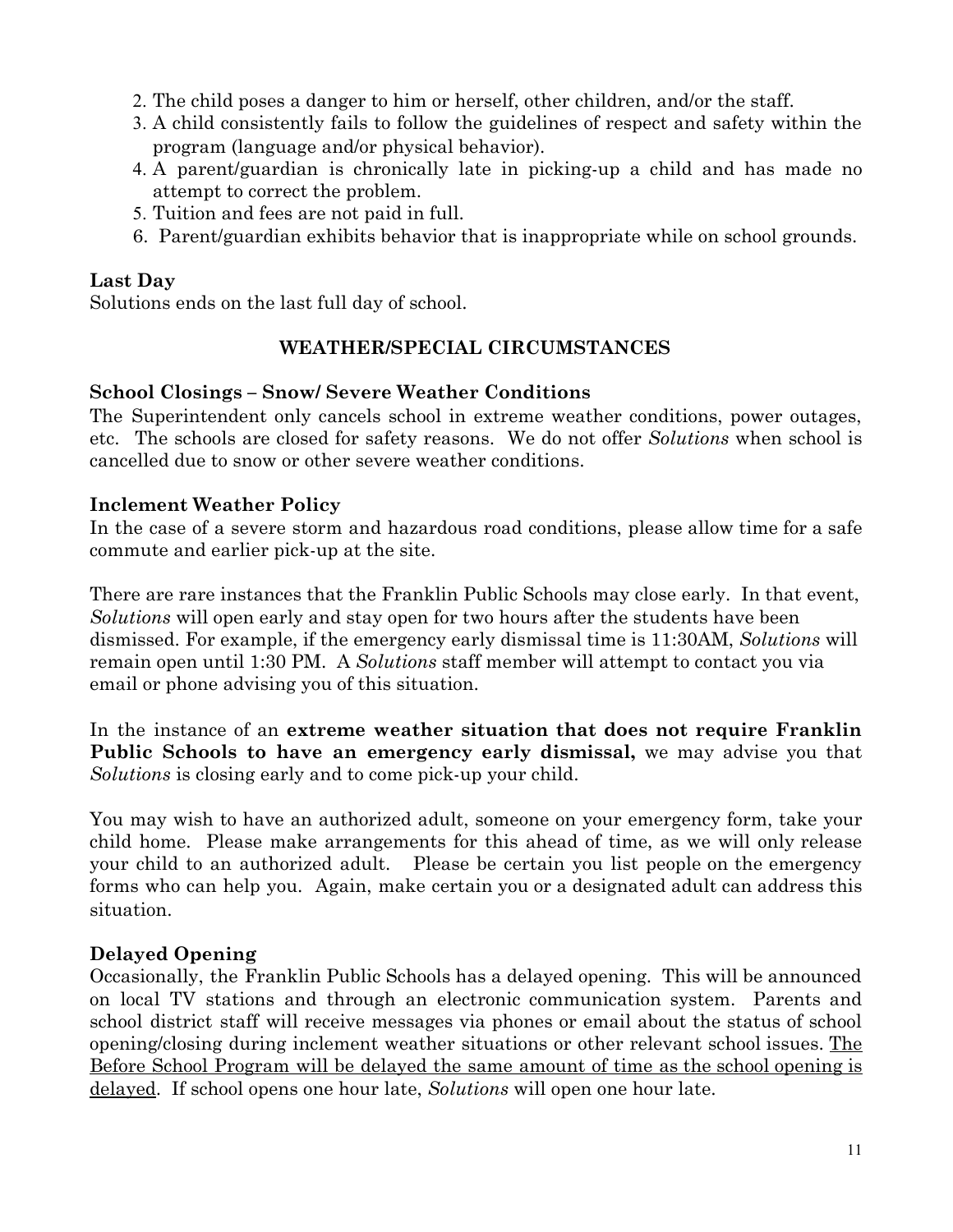#### **MEDICAL ISSUES**

#### **Health Care Policy**

*Solutions* directs its health care policy towards the health, safety, and well-being of all its participants. We require that all health care guidelines are followed. Failure to do so could jeopardize placement in the *Solutions* program. Please refer to the Franklin Public Schools Student and Family Handbooks for regulations pertaining to health care. *Solutions* follows the Franklin Public Schools policies and procedures that are in place.

In addition, we want to stress the importance of keeping your child home if he/she is sick. If your child is not able to participate in all aspects of the *Solutions* program due to illness or injury, the child should not attend the program. If your child is absent from school, he/she is not allowed to attend the *Solutions* program.

It is the responsibility of the parent/guardian of each student to inform the *Solutions* staff if your child has a contagious illness. If your child has had a contagious illness, he/she may return to the program after being on prescribed medication for 24 hours.

If a staff member suspects an illness, we will contact a parent/guardian and request that you pick-up your child. The sick child must be picked-up within one hour of parent/guardian notification. Parents/Guardians will be notified to pick-up the child if one or more of the following symptoms occur: skin rash, fever of 100 degrees or higher, persistent cough, upset stomach, vomiting or diarrhea, etc. Your child may return to *Solutions* once they are symptom free for 24 hours.

Please pack an extra pair of clothes with your child daily in the event of an emergency or accident.

#### **Medication**

The *Solutions* staff is not able to dispense medication of any kind. The parent/guardian or the school nurse must give medication.

#### **Allergies**

Each year parents/guardians are asked to list their child's allergies. The Site Director maintains a log of all allergies and reactions of individual children. He/she will keep staff informed. Any Emergency Medical Plans and required medications must be supplied by the parent/guardian prior to the start date.

#### **Special Medical Conditions**

If a child has an ongoing medical condition that requires special attention, the parent/guardian is requested to meet with the *Solutions* Program Directors to formulate a plan that addresses these needs (i.e. asthma, diabetes, ADD, ADHD, etc). Parent/Guardian must provide *Solutions* with a copy of the Emergency Health Care Plan prior to your child's first day at *Solutions*. Such a plan can be obtained from your pediatrician, or the school nurse at your child's school.

#### **Medical Supplies (EpiPens® and inhalers)**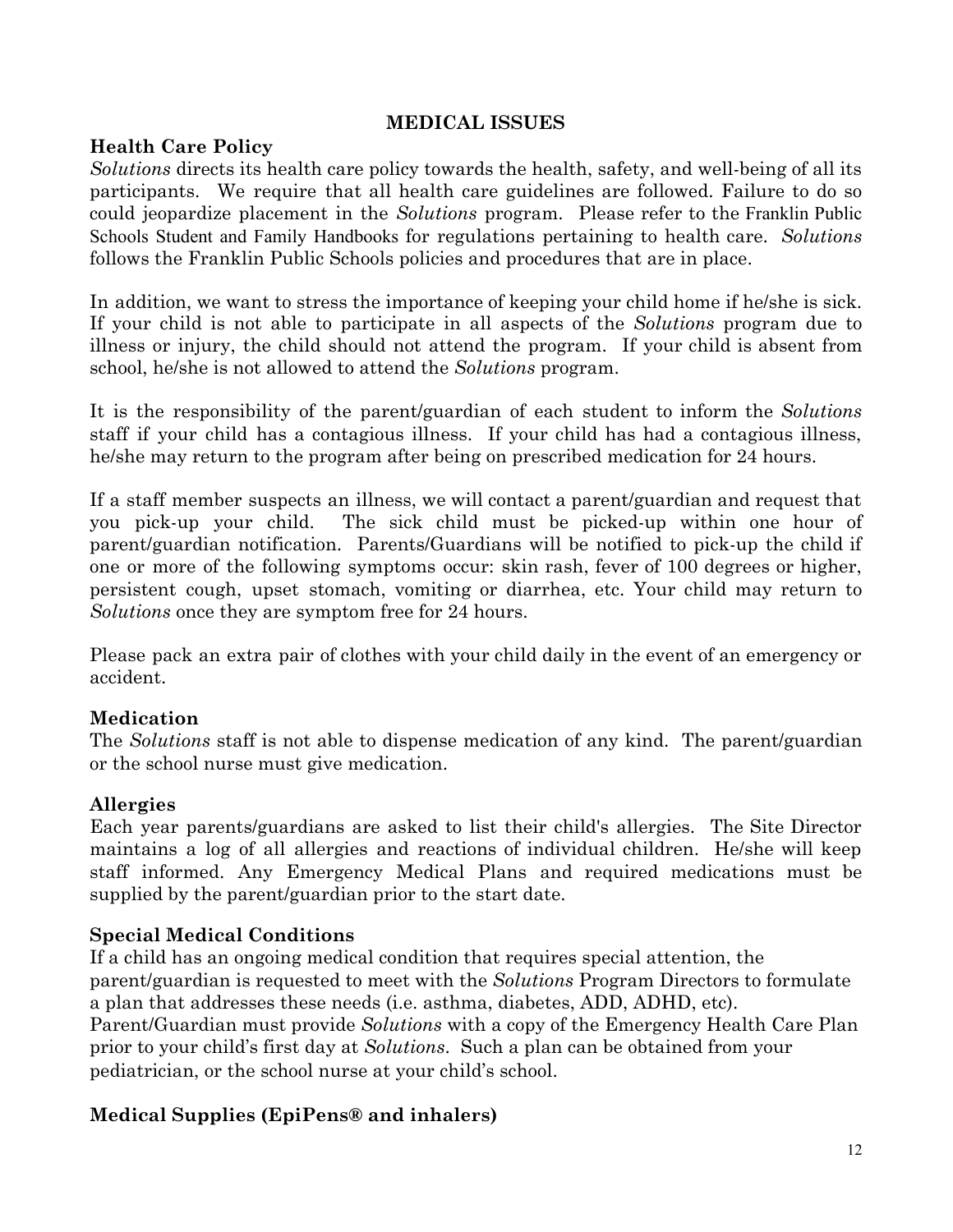Students who need emergency medical supplies, such as EpiPens® and inhalers, are required to have an extra EpiPen® and/or inhaler in the first aid kit at their *Solutions* location along with the Emergency Medical Action Plan*.* EpiPens® and inhalers stored with the school nurse are only available during school hours and not during the extended *Solutions* hours. *Solutions* Summer Adventure offers a full day program at one central location. It is the responsibility of the parent/guardian to make certain these medical supplies, including the Emergency Medical Action Plan, travel to that location if that is not the home school/*Solutions* site for their child. *Solutions* staff will not transport personal medical supplies from individual schools to another site. It is the responsibility of the parent/guardian to make certain these medical supplies and plans are up to date.

#### **Injury Plan**

Parents/guardians will be informed, in writing, if first aid is administered to their child.

If injury requires more than first aid:

- 1. EMTs will be called.
- 2. The parent/guardian will be called.
- 3. If an injury requires hospital attention, EMTs will transport the child. A Director or designee will travel with the child.
- 4. Another staff member will follow the child to the hospital.
- 5. If a parent/guardian cannot be reached, *Solutions* staff will continue to call all persons on the child's emergency form while authorized persons administer first aid to the child.

#### **LEGAL RESPONSIBILITIES**

#### **Child Abuse and Neglect**

The State of Massachusetts requires that all members of childcare institutions be on the lookout for, and report to the State, any and all cases of abuse to a child. *Solutions* is, therefore, obligated to report to the State any suspected cases of child abuse and/or neglect.

Each staff member at *Solutions* is a "mandated reporter." If a staff member suspects child abuse or neglect, he/she is obligated to report this to the Department of Children and Families (DCF) and to the Assistant Director of Lifelong Learning. The Assistant Director of Lifelong Learning will speak to the child's parent/guardian about this procedure, but is not obligated to do so. At *Solutions,* the Assistant Director of Lifelong Learning is usually the person who reports any incidences of neglect or abuse to DCF.

If a parent/guardian appears impaired at pick-up time, a staff member legally has to allow the child to leave with the parent/guardian. However, every effort will be made to speak to the parent/guardian to discourage him/her from driving. If the parent/guardian and child do leave together, a staff member will make every effort to alert another adult listed on the emergency contact form. If a staff member feels the child is in danger, the police will also be called.

#### **Legal Documentation**

Parents/guardians are responsible for providing *Solutions* with copies of all legal